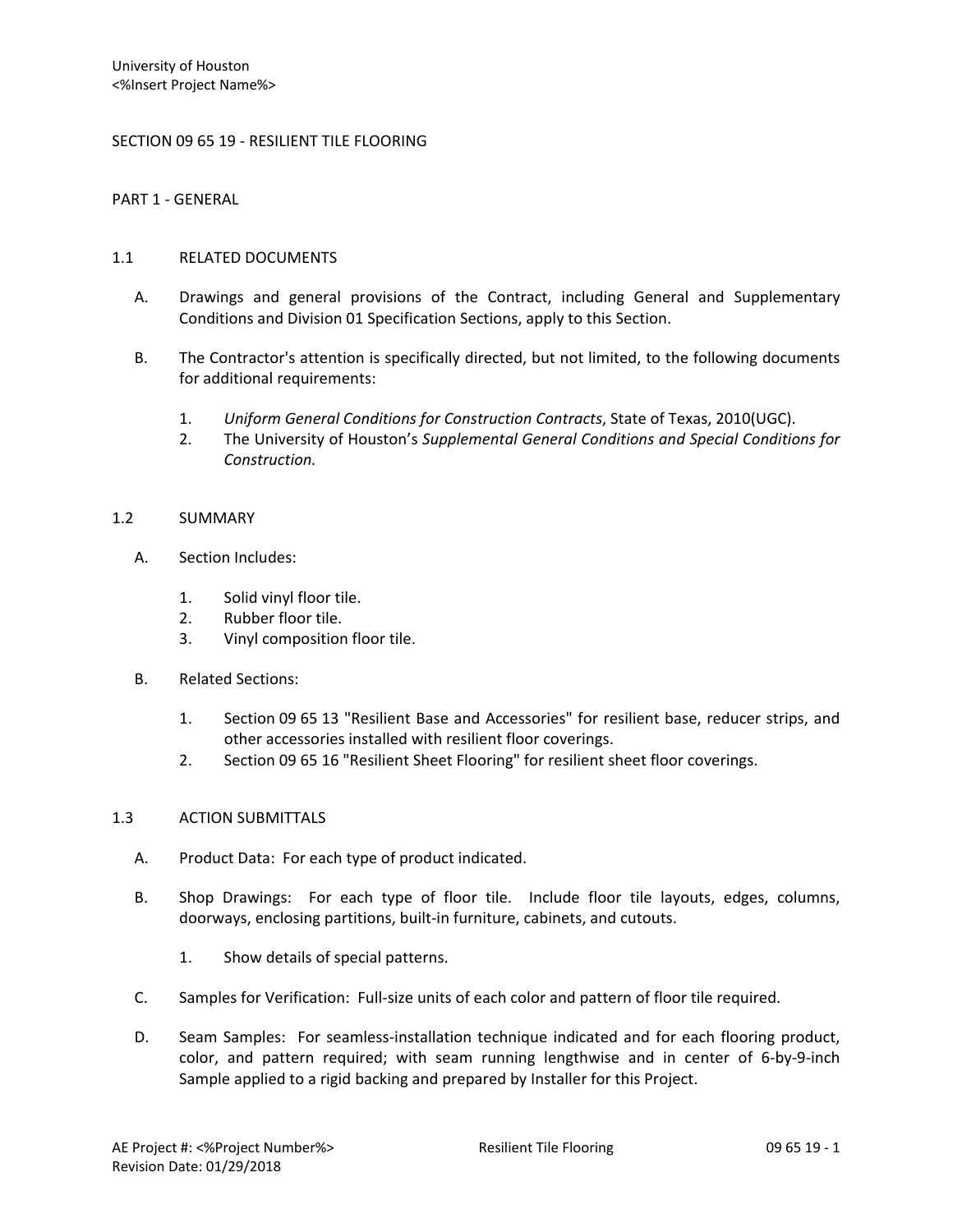E. Product Schedule: For floor tile. Use same designations indicated on Drawings.

## 1.4 INFORMATIONAL SUBMITTALS

A. Qualification Data: For qualified Installer.

## 1.5 CLOSEOUT SUBMITTALS

A. Maintenance Data: For each type of floor tile to include in maintenance manuals.

## 1.6 MATERIALS MAINTENANCE SUBMITTALS

- A. Furnish extra materials that match products installed and that are packaged with protective covering for storage and identified with labels describing contents.
	- 1. Floor Tile: Furnish 1 box for every 50 boxes or fraction thereof, of each type, color, and pattern of floor tile installed.

### 1.7 QUALITY ASSURANCE

- A. Installer Qualifications: A qualified installer who employs workers for this Project who are competent in techniques required by manufacturer for floor tile installation and seaming method indicated.
	- 1. Engage an installer who employs workers for this Project who are trained or certified by manufacturer for installation techniques required.
- B. Fire-Test-Response Characteristics: As determined by testing identical products according to ASTM E 648 or NFPA 253 by a qualified testing agency.
	- 1. Critical Radiant Flux Classification: Class I, not less than 0.45 W/sq. cm.

# 1.8 DELIVERY, STORAGE, AND HANDLING

A. Store floor tile and installation materials in dry spaces protected from the weather, with ambient temperatures maintained within range recommended by manufacturer, but not less than 50 deg F or more than 90 deg F. Store floor tiles on flat surfaces.

### 1.9 PROJECT CONDITIONS

- A. Maintain ambient temperatures within range recommended by manufacturer, but not less than 70 deg F or more than 95 deg F , in spaces to receive floor tile during the following time periods:
	- 1. 48 hours before installation.
	- 2. During installation.
	- 3. 48 hours after installation.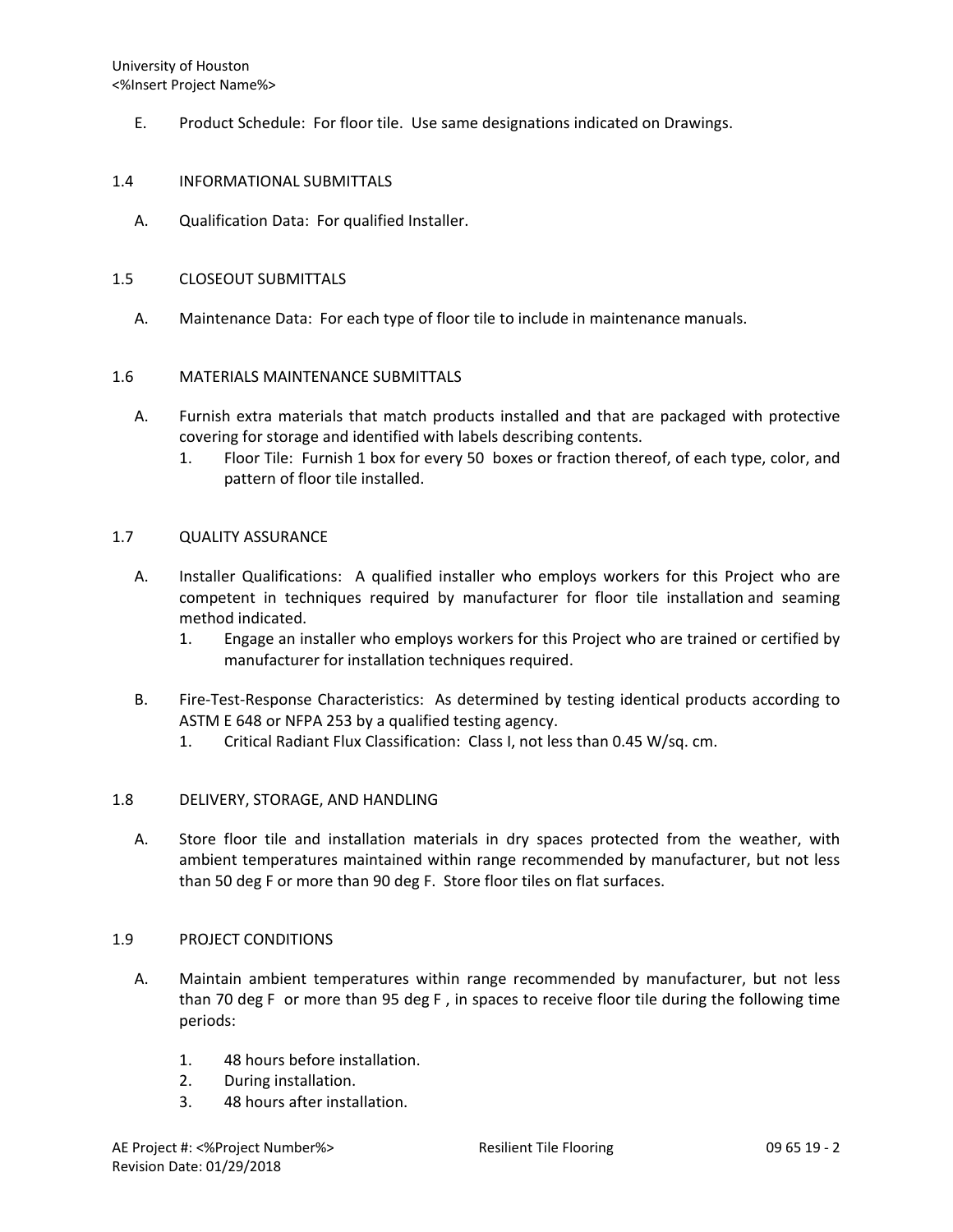University of Houston <%Insert Project Name%>

- B. Until Substantial Completion, maintain ambient temperatures within range recommended by manufacturer, but not less than 55 deg F or more than 95 deg F .
- C. Close spaces to traffic during floor tile installation.
- D. Close spaces to traffic for 48 hours after floor tile installation.
- E. Install floor tile after other finishing operations, including painting, have been completed.

## PART 2 - PRODUCTS

2.1 PERFORMANCE REQUIREMENTS

# 2.2 SOLID VINYL FLOOR TILE

- A. [Products:](http://www.specagent.com/LookUp/?ulid=482&mf=04&src=wd) Subject to compliance with requirements, provide one of the following :
	- 1. Amtico, Mannington Commerical.; <**Insert product name or designation**>.
	- 2. [Armstrong World Industries, Inc.](http://www.specagent.com/LookUp/?uid=123456789441&mf=04&src=wd); Vinyl Tile.
	- 3. [Tarkett, Inc.](http://www.specagent.com/LookUp/?uid=123456792997&mf=04&src=wd); Aria.
	- 4. Substitutions: see Section 01 25 00 Substitution Procedures.
- B. Tile Standard: ASTM F 1700.
	- 1. Class: Class I, monolithic vinyl tile .
	- 2. Type: Type A, smooth surface .
- C. Thickness: 0.125 inch .
- D. Size: 12 by 12 inches.
- E. Colors and Patterns: [As selected by Architect from full range of industry colors].

### 2.3 RUBBER FLOOR TILE

- A. [Products:](http://www.specagent.com/LookUp/?ulid=483&mf=04&src=wd) Subject to compliance with requirements, provide one of the following :
	- 1. [Burke Mercer Flooring Products, Division of Burke Industries Inc.](http://www.specagent.com/LookUp/?uid=123456793008&mf=04&src=wd); Flecksible.
	- 2. [Flexco;](http://www.specagent.com/LookUp/?uid=123456814823&mf=04&src=wd) Spextones.
	- 3. [Johnsonite;](http://www.specagent.com/LookUp/?uid=123456789494&mf=04&src=wd) Cityscape Speckled Rubber Tile.
	- 4. Substitutions: see Section 01 25 00 Substitution Procedures.
- B. Tile Standard: ASTM F 1344, Class I-A, homogeneous rubber tile, solid color .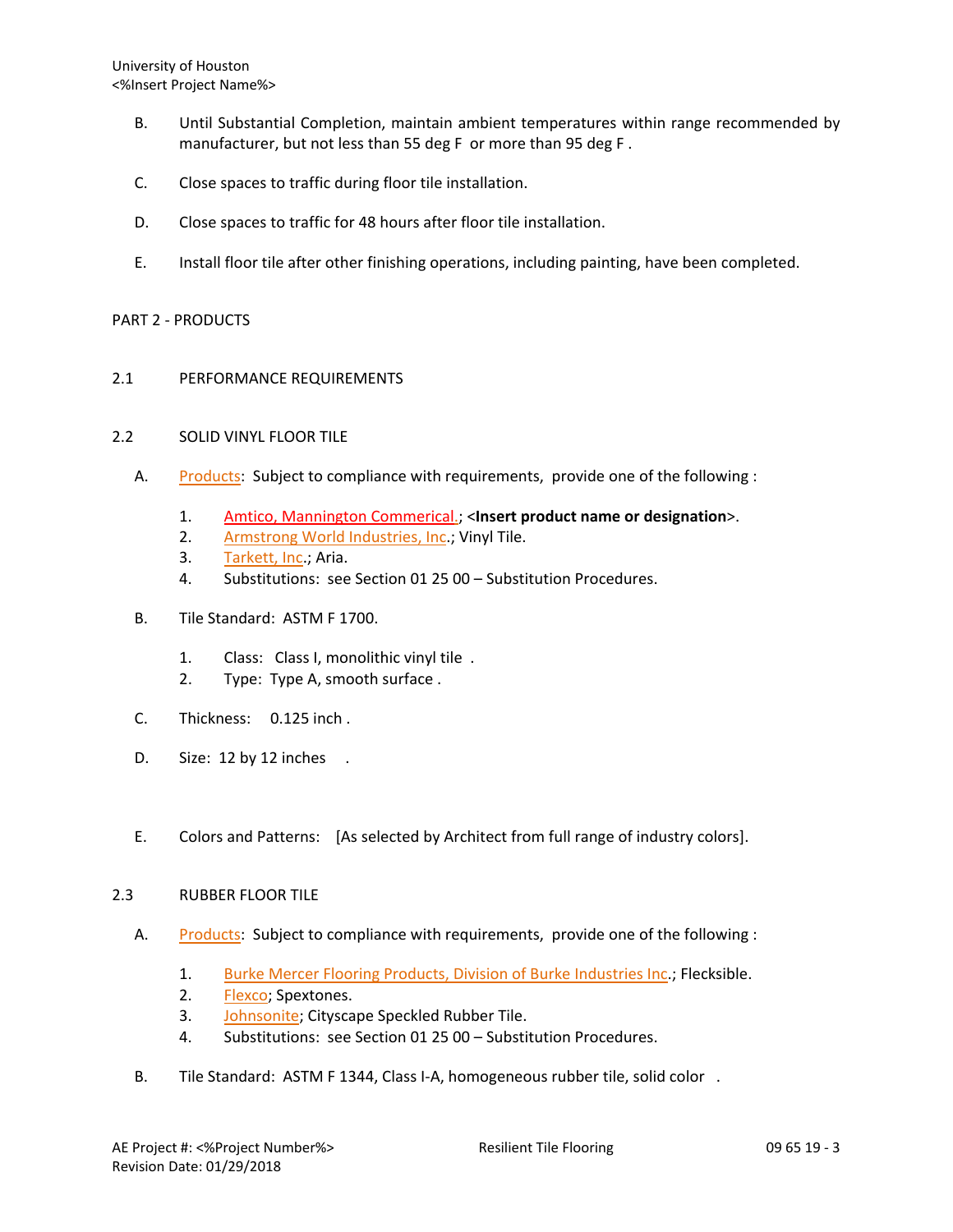- C. Hardness: Not less than 85 as required by ASTM F 1344, measured using Shore, Type A durometer per ASTM D 2240 .
- D. Wearing Surface: Molded pattern.
	- 1. Molded-Pattern Figure: Raised discs .
- E. Thickness: 0.125 inch .
- F. Size: 12 by 12 inches .

# 2.4 VINYL COMPOSITION FLOOR TILE

- A. [Products:](http://www.specagent.com/LookUp/?ulid=484&mf=04&src=wd) Subject to compliance with requirements, provide one of the following :
	- 1. [Armstrong World Industries, Inc.](http://www.specagent.com/LookUp/?uid=123456789500&mf=04&src=wd); Excelon.
	- 2. [Mannington Mills, Inc.](http://www.specagent.com/LookUp/?uid=123456789505&mf=04&src=wd); Essentials.
	- 3. [Tarkett, Inc.](http://www.specagent.com/LookUp/?uid=123456793038&mf=04&src=wd); .
	- 4. Substitutions: see Section 01 25 00 Substitution Procedures.
- B. Tile Standard: ASTM F 1066, Homogenous, with color extending throughout thickness .
- C. Wearing Surface: Smooth .
- D. Thickness: 0.125 inch .
- E. Size: 12 by 12 inches.
- F. Colors and Patterns: [As selected by Architect from full range of industry colors].

### 2.5 INSTALLATION MATERIALS

- A. Trowelable Leveling and Patching Compounds: Latex-modified, portland cement based or blended hydraulic-cement-based formulation provided or approved by manufacturer for applications indicated.
- B. Adhesives: Water-resistant type recommended by manufacturer to suit floor tile and substrate conditions indicated.
	- 1. Adhesives shall comply with the following limits for VOC content when calculated according to 40 CFR 59, Subpart D (EPA Method 24):
		- a. VCT and Asphalt Tile Adhesives: Not more than 50 g/L.
		- b. Rubber Floor Adhesives: Not more than 60 g/L.
- C. Floor Polish: Provide protective liquid floor polish products as recommended by manufacturer.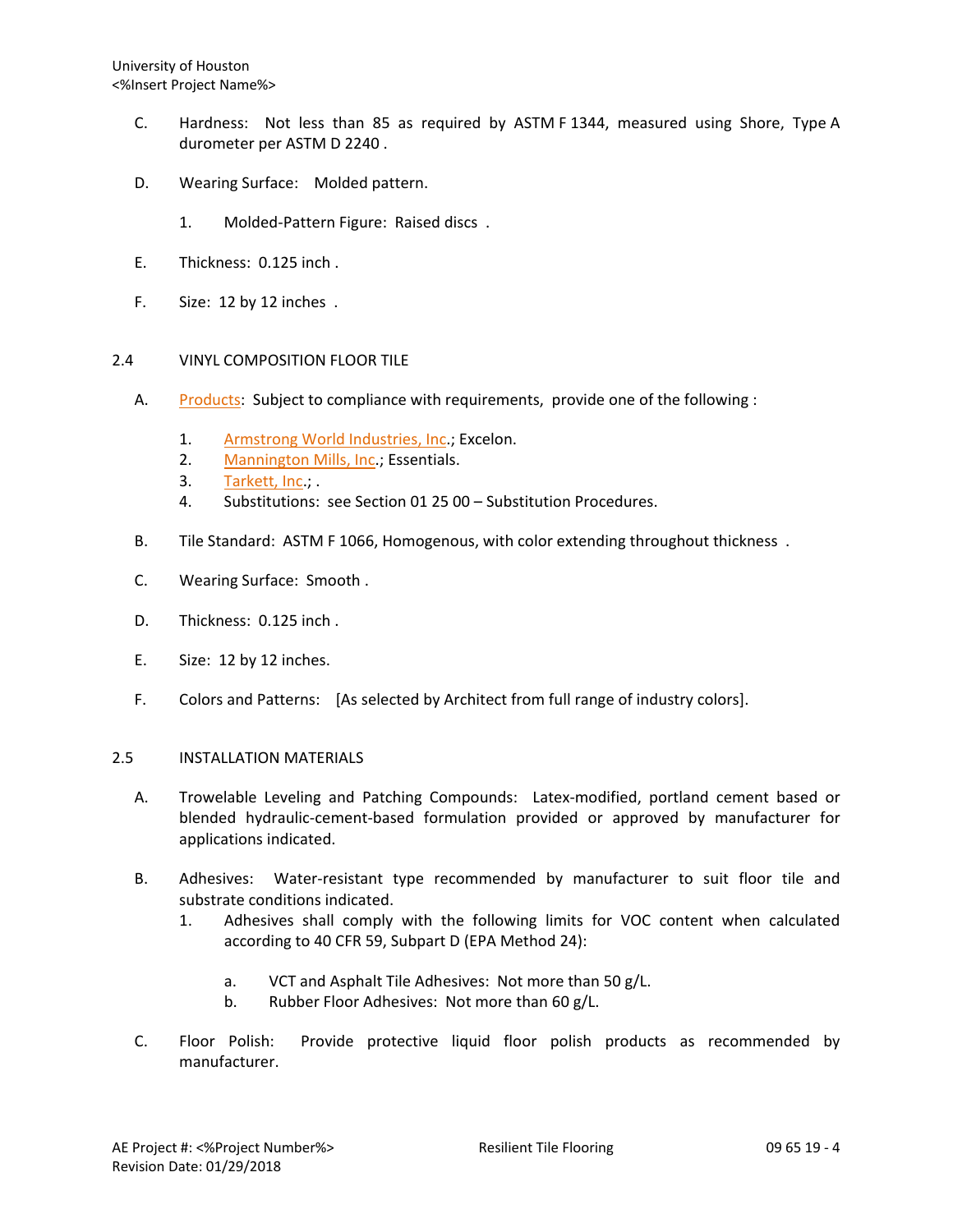### PART 3 - EXECUTION

#### 3.1 EXAMINATION

- A. Examine substrates, with Installer present, for compliance with requirements for maximum moisture content and other conditions affecting performance of the Work.
- B. Verify that finishes of substrates comply with tolerances and other requirements specified in other Sections and that substrates are free of cracks, ridges, depressions, scale, and foreign deposits that might interfere with adhesion of floor tile.
- C. Proceed with installation only after unsatisfactory conditions have been corrected.

### 3.2 PREPARATION

- A. Prepare substrates according to manufacturer's written instructions to ensure adhesion of resilient products.
- B. Concrete Substrates: Prepare according to ASTM F 710.
	- 1. Verify that substrates are dry and free of curing compounds, sealers, and hardeners.
	- 2. Remove substrate coatings and other substances that are incompatible with adhesives and that contain soap, wax, oil, or silicone, using mechanical methods recommended by manufacturer. Do not use solvents.
	- 3. Alkalinity and Adhesion Testing: Perform tests recommended by manufacturer. Proceed with installation only after substrates pass testing.
	- 4. Moisture Testing: Perform tests recommended by manufacturer and as follows. Proceed with installation only after substrates pass testing.
		- a. Perform anhydrous calcium chloride test, ASTM F 1869. Proceed with installation only after substrates have maximum moisture-vapor-emission rate of 3 lb of water/1000 sq. ft. in 24 hours.
		- b. Perform relative humidity test using in situ probes, ASTM F 2170. Proceed with installation only after substrates have a maximum 75% relative humidity level measurement.
- C. Access Flooring Panels: Remove protective film of oil or other coating using method recommended by access flooring manufacturer.
- D. Fill cracks, holes, and depressions in substrates with trowelable leveling and patching compound and remove bumps and ridges to produce a uniform and smooth substrate.
- E. Do not install floor tiles until they are same temperature as space where they are to be installed.
	- 1. Move resilient products and installation materials into spaces where they will be installed at least 48 hours in advance of installation.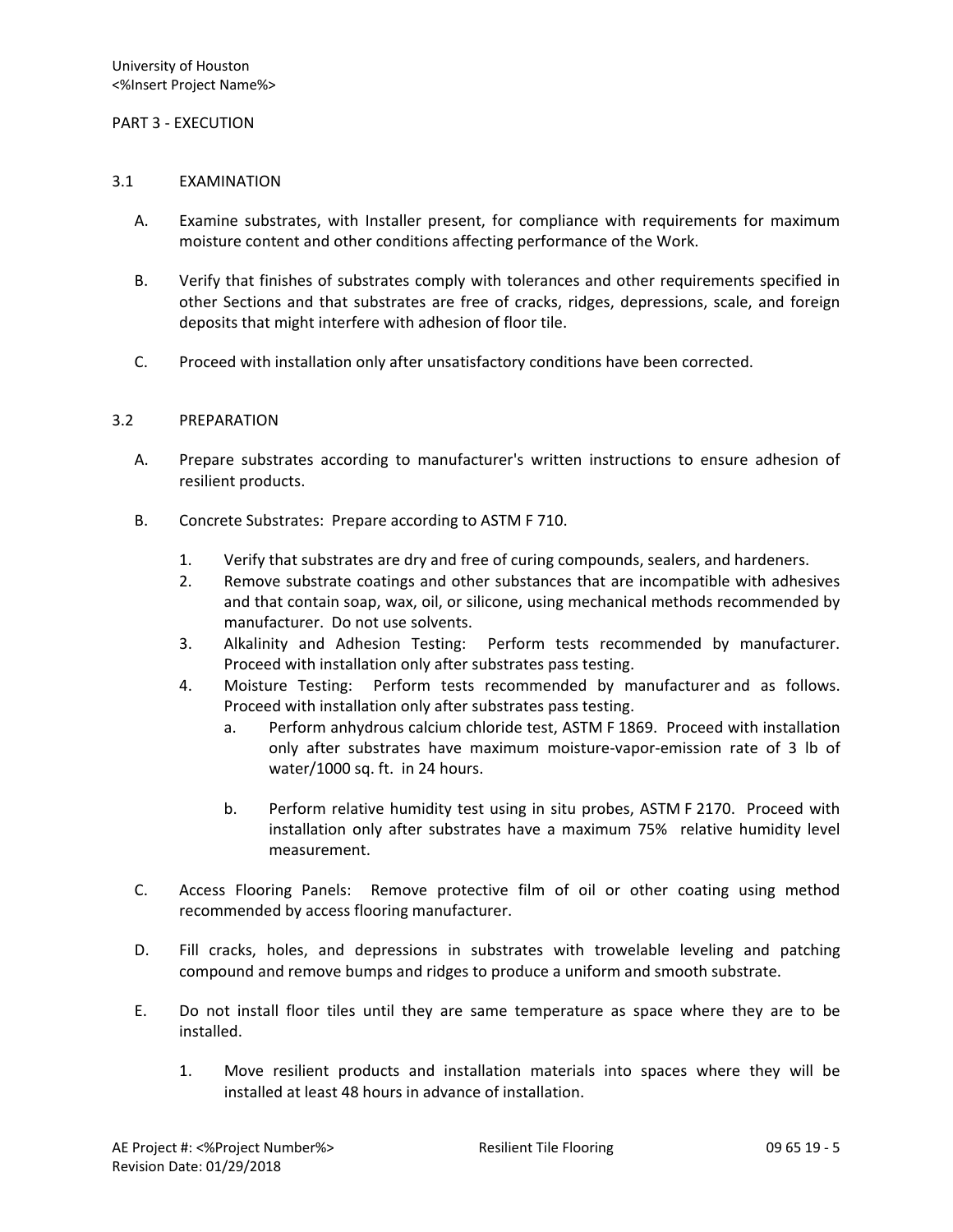F. Sweep and vacuum clean substrates to be covered by resilient products immediately before installation.

# 3.3 FLOOR TILE INSTALLATION

- A. Comply with manufacturer's written instructions for installing floor tile.
- B. Lay out floor tiles from center marks established with principal walls, discounting minor offsets, so tiles at opposite edges of room are of equal width. Adjust as necessary to avoid using cut widths that equal less than one-half tile at perimeter.
	- 1. Lay tiles square with room axis in pattern indicated .
- C. Match floor tiles for color and pattern by selecting tiles from cartons in the same sequence as manufactured and packaged, if so numbered. Discard broken, cracked, chipped, or deformed tiles.
	- 1. Lay tiles in pattern of colors and sizes indicated.
- D. Scribe, cut, and fit floor tiles to butt neatly and tightly to vertical surfaces and permanent fixtures including built-in furniture, cabinets, pipes, outlets, and door frames.
- E. Extend floor tiles into toe spaces, door reveals, closets, and similar openings. Extend floor tiles to center of door openings.
- F. Maintain reference markers, holes, and openings that are in place or marked for future cutting by repeating on floor tiles as marked on substrates. Use chalk or other nonpermanent, nonstaining marking device.
- G. Install floor tiles on covers for telephone and electrical ducts, building expansion-joint covers, and similar items in finished floor areas. Maintain overall continuity of color and pattern between pieces of tile installed on covers and adjoining tiles. Tightly adhere tile edges to substrates that abut covers and to cover perimeters.
- H. Adhere floor tiles to flooring substrates using a full spread of adhesive applied to substrate to produce a completed installation without open cracks, voids, raising and puckering at joints, telegraphing of adhesive spreader marks, and other surface imperfections.

## 3.4 CLEANING AND PROTECTION

- A. Comply with manufacturer's written instructions for cleaning and protection of floor tile.
- B. Perform the following operations immediately after completing floor tile installation:
	- 1. Remove adhesive and other blemishes from exposed surfaces.
	- 2. Sweep and vacuum surfaces thoroughly.
	- 3. Damp-mop surfaces to remove marks and soil.